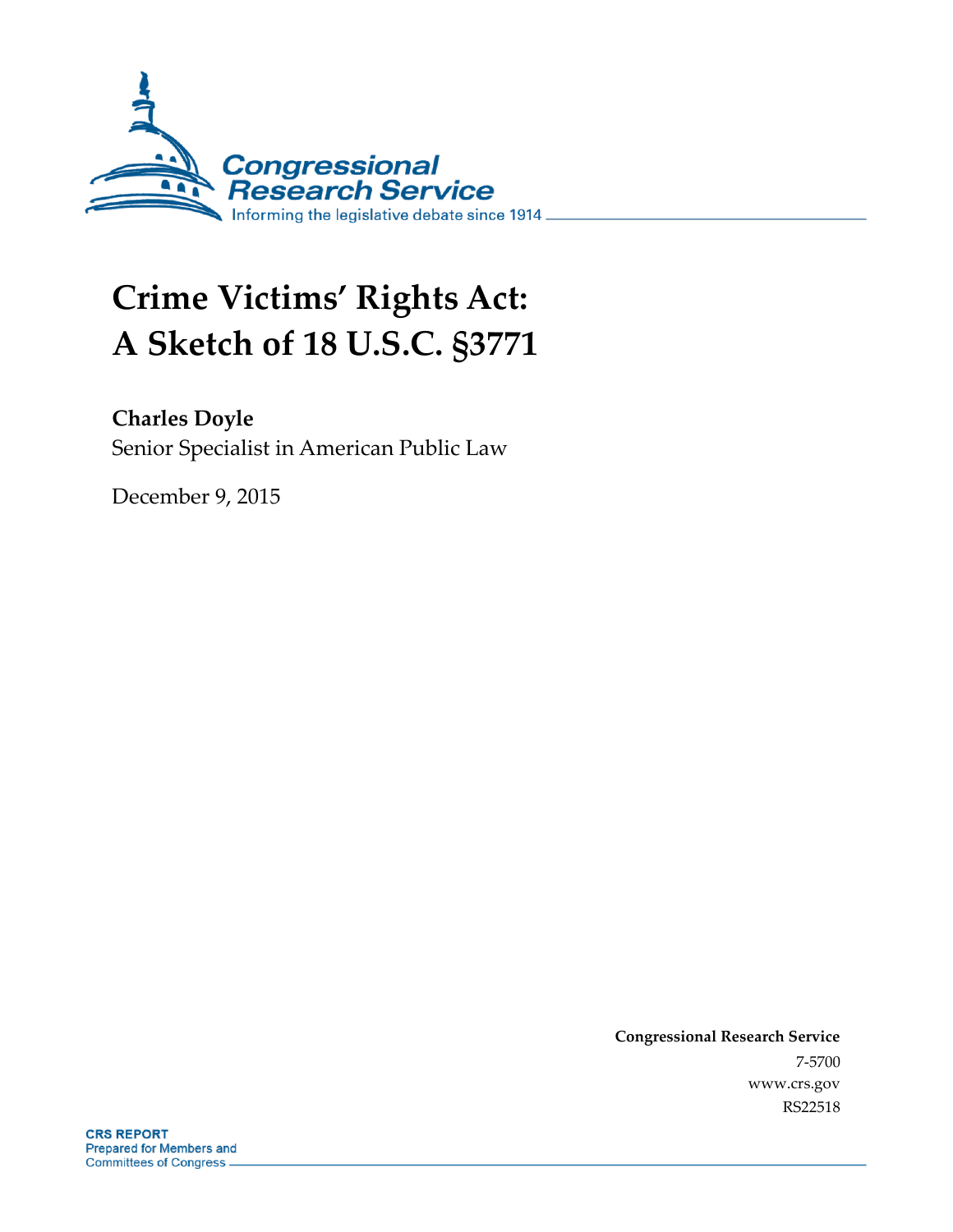### **Summary**

Section 3771 of Title 18 of the *United States Code* is a statutory bill of rights for victims of crimes committed in violation of federal law or the laws of the District of Columbia. It defines victims as anyone directly and proximately harmed by such an offense, individuals and legal entities alike. It does not appear to include family relatives of a deceased, child, or incapacitated victim, except in a representative capacity.

Numbered among the rights it conveys are (1) the right to be reasonably protected from the accused; (2) the right to notification of public court and parole proceedings and of any release of the accused; (3) the right not to be excluded from public court proceedings under most circumstances; (4) the right to be heard in public court proceedings relating to bail, the acceptance of a plea bargain, sentencing, or parole; (5) the right to confer with the prosecutor; (6) the right to restitution under the law; (7) the right to proceedings free from unwarranted delays; (8) the right to be treated fairly and with respect to one's dignity and privacy; (9) the right to be informed in a timely manner of any plea bargain or deferred prosecution agreement; and (10) the right to be informed of the statutory rights and services to which one is entitled.

The section directs the courts and law enforcement officials to see to it that the rights it creates are honored. Both victims and prosecutors may assert the rights and seek review from the appellate courts should the rights be initially denied.

The section vests no rights in the accused; nor does it create cause of action damages in any instance where a victim is afforded less than the section's full benefits.

Conforming amendments to the Federal Rules of Criminal Procedure became effective on December 1, 2008. The Justice Department promulgated implementing regulations on November 17, 2005. The Justice for Victims of Trafficking Act of 2015 added to the inventory of victims' statutory rights and clarified the appellate standard to be used to enforce those rights.

This report is an abridged form of a longer report, without quotation marks, footnotes, appendixes, and most of the citations to authority found in the longer version, which is available as CRS Report RL33679, *Crime Victims' Rights Act: A Summary and Legal Analysis of 18 U.S.C. 3771*, by Charles Doyle.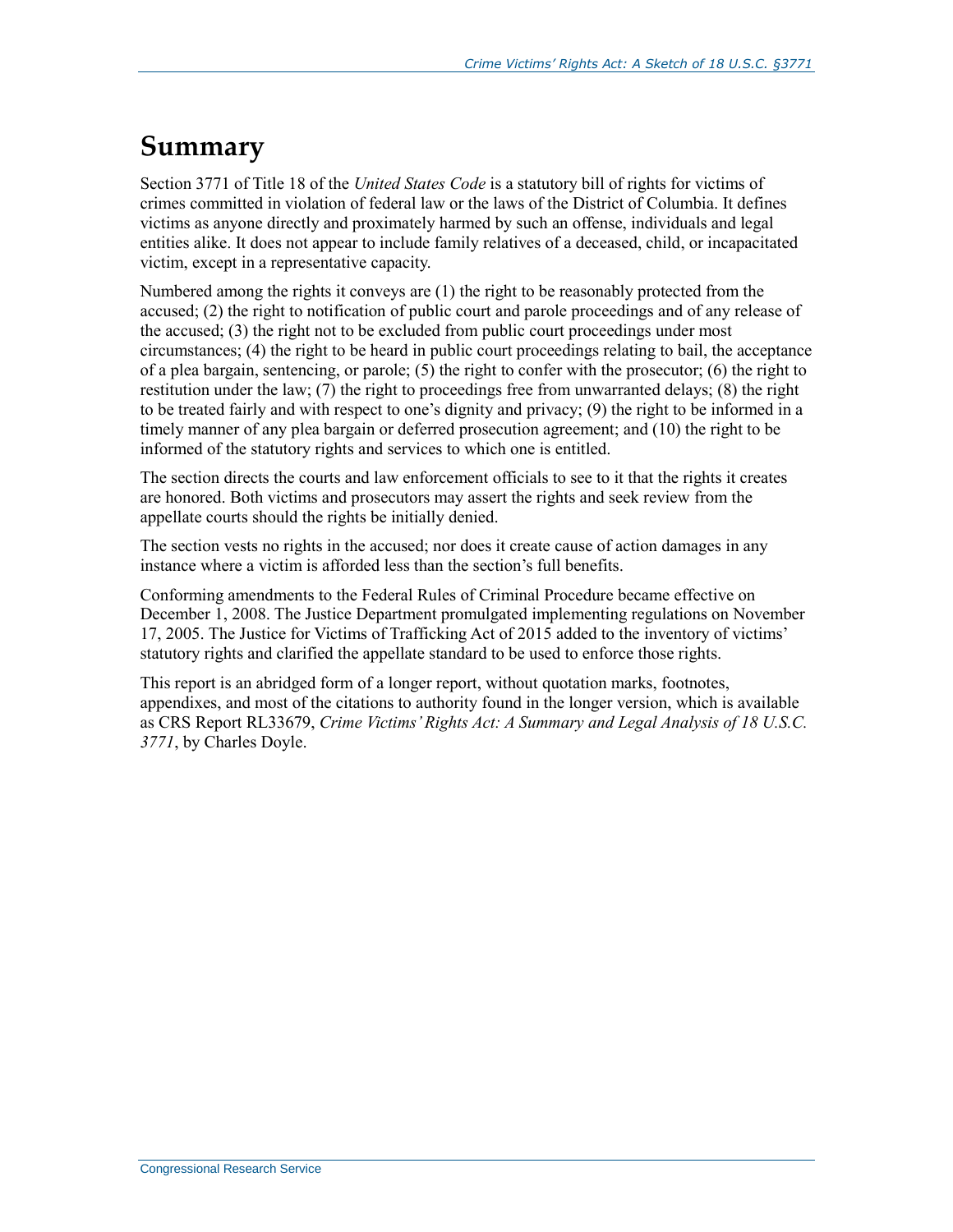### **Contents**

#### Contacts

|--|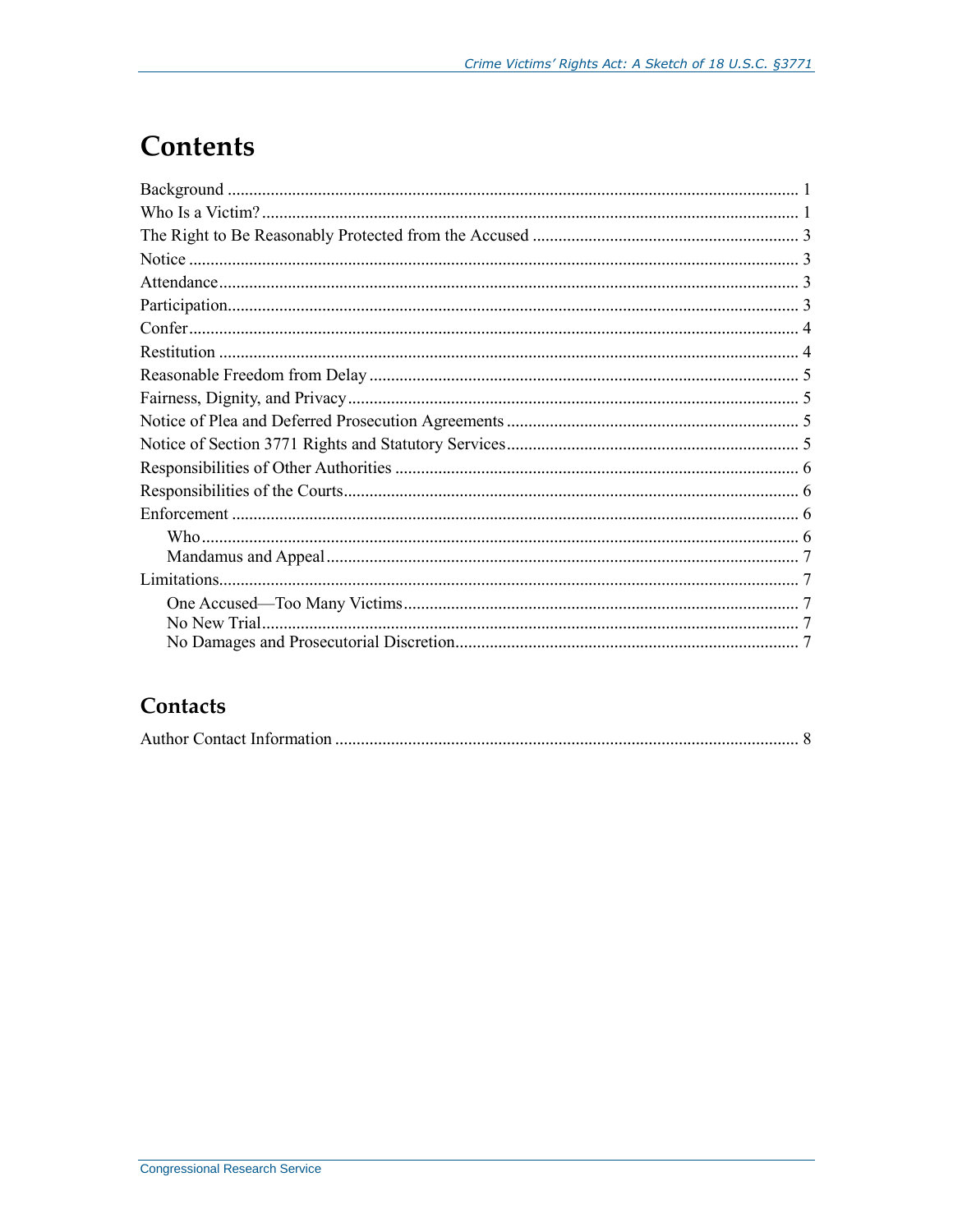# **Background**

Section 3771 is the product of a long effort to afford greater deference to victims in the criminal justice process. It is akin to the victims' bill of rights provisions found in the laws of the various states and augments a fairly wide variety of preexisting federal victims' rights legislation. Its enactment followed closely on the heels of discontinued efforts to pass a victims' rights amendment to the United States Constitution.

# **Who Is a Victim?**

The definition of "victim," the question of deciding who should be afforded rights and who should not be, was one of the issues that over the years fired debate during consideration of proposals to amend the United States Constitution. Section 3771 provides an explicit definition:

For the purposes of this chapter, the term "crime victim" means a person directly and proximately harmed as a result of the commission of a Federal offense or an offense in the District of Columbia. In the case of a crime victim who is under 18 years of age, incompetent, incapacitated, or deceased, the legal guardians of the crime victim or the representatives of the crime victim's estate, family members, or any other persons appointed as suitable by the court, may assume the crime victim's rights under this chapter, but in no event shall the defendant be named as such guardian or representative.

Section 3771 speaks of victims who are "persons" ("'crime victim' means a person"). Although in common parlance, this might be thought to restrict the class of victims to human beings, general usage within the *United States Code* is to the contrary. Unless the context suggests another intent, the word "person" as used in the *United States Code* is understood to "include corporations, companies, associations, firms, partnerships, societies, and joint stock companies as well as individuals."

Earlier restitution cases rejected arguments that only human beings could be "victims." Perhaps because the question is considered settled, the argument has disappeared, and later courts have regularly found restitution appropriate for legal entities without commenting upon their want of human status. Section 3771's coverage of legal entities seems to have been generally assumed and with little explicit discussion. The universal definition of person in 1 U.S.C. 1 does not mention governmental entities. The *2011 AG Guidelines* take the position that governmental entities are not eligible for "court enforceable rights," but may be entitled to restitution. Section 3771's limited available case law indicates that a governmental entity is not a person entitled to victim's rights under the statute.

An earlier version of the restitution statutes authorized restitution for injuries and losses resulting from certain offenses, but made no mention of direct and proximate harm. "This [earlier] language suggest[ed] persuasively that Congress intended restitution to be tied to the loss caused by the offense of conviction," the Supreme Court said in *Hughey v. United States*. The implication might have been that restitution was appropriate where the loss would not have occurred but for the offense conviction. Not all persons who suffer a loss as the direct result of an offense are considered victims for purposes of the restitution statutes. The loss must be directly *and proximately* caused by the offense. A loss caused in part by intervening circumstances cannot be said to have been directly and proximately caused by the offense of conviction, unless the intervening cause is related to or a foreseeable consequence of that offense of conviction. But the restitution statutes enlarge the victim definition by including those directly harmed by an offense one of whose elements is a "scheme, conspiracy or pattern." Section 3771 has no such explicit provision, but it features the restitution statutes' "direct and proximate" cause language. Its use of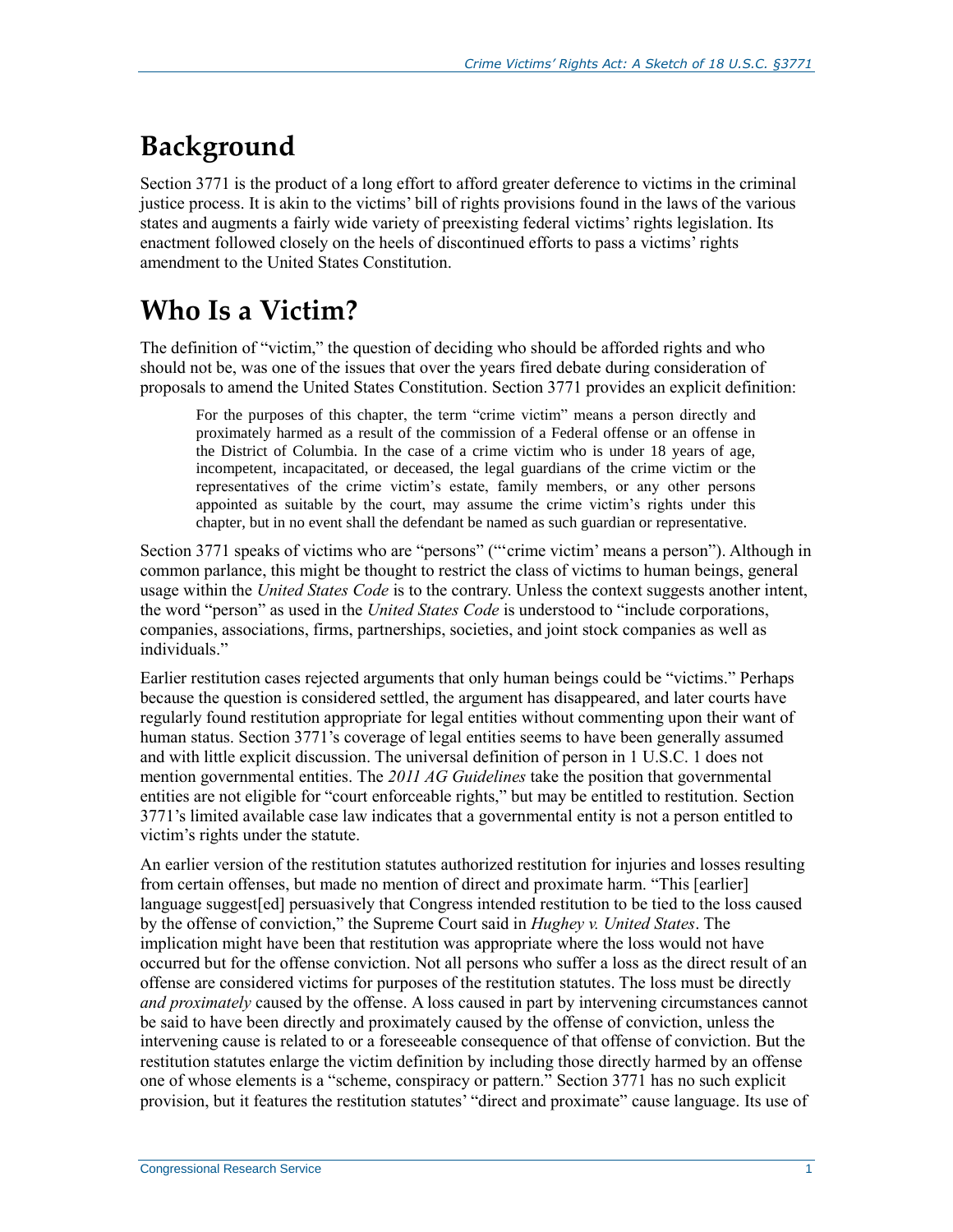the phrase "directly and proximately harmed encompasses the traditional 'but for' and proximate cause analyses."

Under the restitution statutes, restitution is available only for harm caused by the crime of conviction. The same cannot be said of the victims' rights statute. Section 3771 is focused on the activities and proceedings involving the victimizing offense before and after conviction; the restitution sections are focused on the victimizing offense of conviction. Section 3771 and the restitution statutes are similar, however, in that persons—harmed by crimes other than those of conviction in the case of the restitution statutes or other than those which are the subject of a particular proceeding in the case of the victims' rights statute—are unlikely to be able to claim the benefits of a victim. In particular in both instances, individuals may lose or never acquire the benefit of victim status during the course of criminal proceedings, if charges covering the crimes of which they are the victim are dropped, dismissed, or never filed, even though related crimes are or continue to be prosecuted.

The Justice Department's Office of Legal Counsel (OLC) believes that "the CVRA is best read as providing that the rights identified in section 3771(a) are guaranteed from the time that criminal proceedings are initiated (by complaint, information, or indictment) and cease to be available if all charges are dismissed either voluntarily or on the merits (or if the Government declines to bring formal charges after the filing of a complaint)." The *2011 AG Guidelines* make the same point: "[T]he particular charges filed in a case will define the group of individuals with CVRA rights.... Absent a conviction, a victim's CVRA rights cease when charges pertaining to that victim are dismissed either voluntarily or on the merits, or if the government declines to bring formal charges after filing a complaint." Congress responded to the OLC opinion with a 2015 amendment which assures victims of the right to notification of plea and deferred prosecution agreements. Section 3771, under other circumstances, moreover, has been found to afford the obvious victim of a clearly identifiable federal crime at least some of its benefits notwithstanding the absence of a charge or even a suspect.

Section 3771, like the restitution statutes, states that in the case of a deceased or incapacitated victim, "the legal guardians of the crime victim or the representatives of the crime victim's estate, family members, or any other persons appointed as suitable by the court, *may assume the crime victim's rights*." This suggests that family members are not themselves considered victims. It implies that one of the parents and other relatives of an adult homicide victim may assume the victim's rights, but otherwise they are entitled to none of the rights found in the statute. This is not the case. Family members do not lose their status as victims by virtue of the possible appointment of a representative of the incapacitated or deceased victim.

Section 3771 applies to the victims harmed as a result of "the commission of a Federal offense or an offense in the District of Columbia." Section 3771 should probably not be read to extend rights to the victims of the crimes proscribed in any of the territorial codes and the Uniform Code of Military Justice. Section 3771 apparently does cover victims of juvenile delinquency with respect to misconduct that in the case of an adult offender would have been a violation of federal or DC law. Section 3771 rights with respect to juvenile proceedings, however, may depend upon whether the juvenile proceedings are open or closed. Moreover, the *2011 AG Guidelines* assert that federal juvenile delinquency provisions "restrict[] the type of information that may be disclosed to victims about investigations and proceedings regarding juvenile offenders unless the juvenile waives the restrictions or has been transferred for criminal prosecution as an adult."

A corporation or other legal entity may incur criminal liability by virtue of the misconduct of a rogue officer or employee. Thus, under some circumstances, the entity might be considered both an offender and a victim, but not here. A corporation may not claim restitution for losses it incurs as consequences of its executives' misconduct.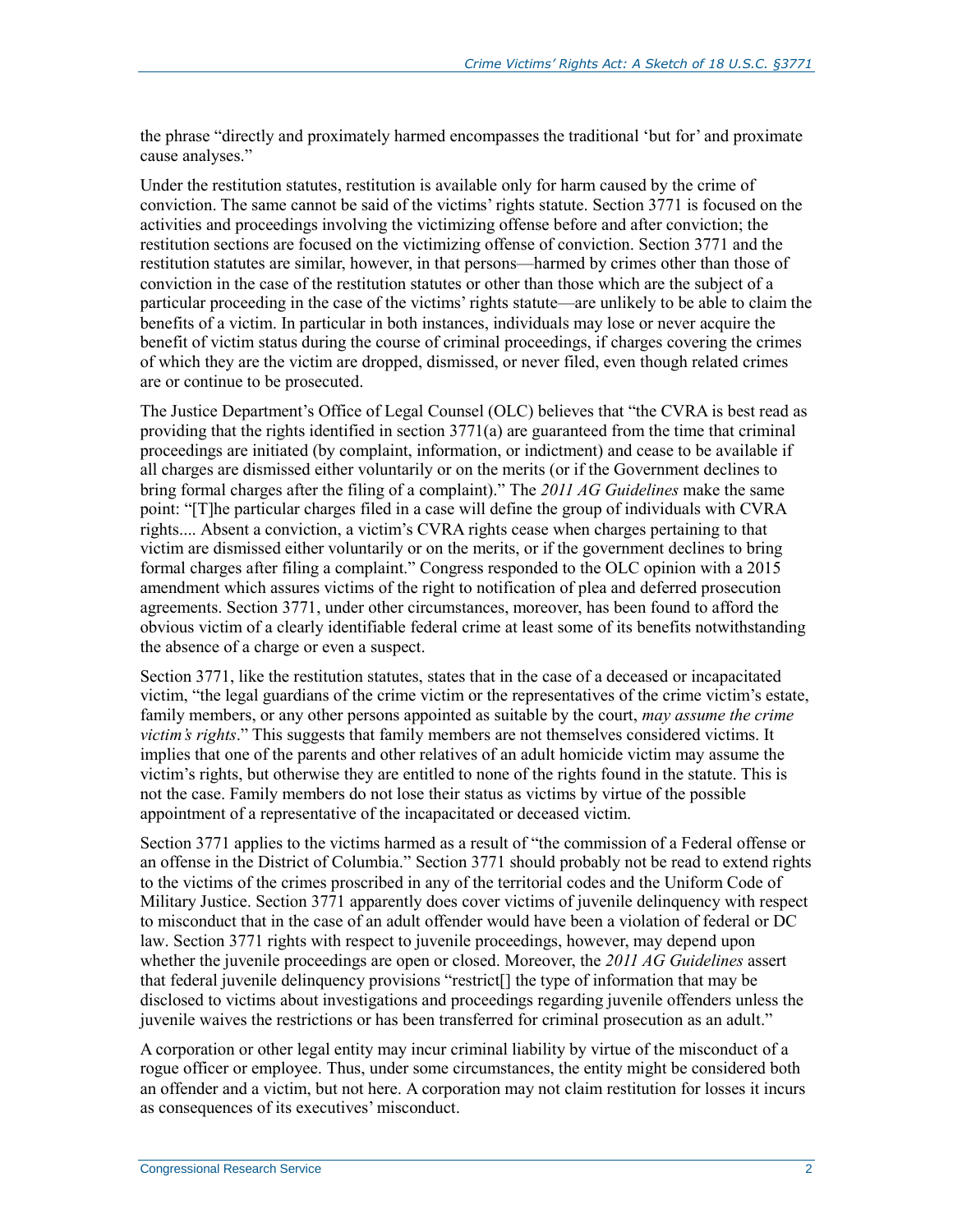# **The Right to Be Reasonably Protected from the Accused**

Section 3771 lists the right to be reasonably protected from the accused first among its victims' rights. The clause appears to have been the subject of little judicial construction. One court understood the term "accused" to mean that the right does not attach until a person has been "accused by criminal complaint, information or indictment." A second court observed that "[r]egardless of what this right might entail outside the bail context, it appears to add no new substance to the protection of crime victims afforded by the Bail Reform Act, which already allows a court to order reasonable conditions of release or the detention of an accused defendant to 'assure ... the safety of any other person.'"  $(18 \text{ U.S.C. } 3142(c)(1))$ .

# **Notice**

Notice allows victims to assert their rights, facilitates their participation, assures them that justice is being done, and affords them the opportunity to take protective measures when the accused is at large. Section 3771 explicitly excuses a failure to notify victims of the release of an accused when to do so might be dangerous, and it permits the courts to seek reasonable accommodations when the number of victims in a given case precludes strict compliance with the section's demands. The notice clause has several distinctive features: (1) the notice rights apply only with respect to *public court proceedings* and *parole proceedings*; (2) the rights attach to those proceedings *involving the crime* but not necessarily to all those related to the crime; (3) victims are entitled to *reasonable, accurate and timely* notice; and (4) victims are entitled to notice of the release or escape only of *the accused*.

# **Attendance**

Section  $3771(a)(3)$  assures victims of the right not to be excluded from any public proceedings involving the crime except when to attend would color their subsequent testimony. It is one area where balancing the interests of victim, defendant, and government may be the most challenging.

# **Participation**

Unlike the rights to notice and not to be excluded, the right to be heard is a right to participate. The section describes the proceedings at which it may be invoked with greater particularity, and here too limits application to reasonable participation in public court and parole proceedings. It does not on its face give victims the right to be heard in closed proceedings or to be heard on other pretrial motions, at trial, perhaps on appeal, or with respect to related forfeiture proceedings. Nor does it explicitly give the victim the right to be heard in any particular form.

Section 3771 assures crime victims the right to be reasonably heard at proceedings where a plea bargain is accepted, a right which the 2015 amendments confirm. The right clearly does not vest a victim with the right to participate in plea negotiations. By the same token, the right to be heard is not the right to decide; victims must be heard, but their views are not necessarily controlling.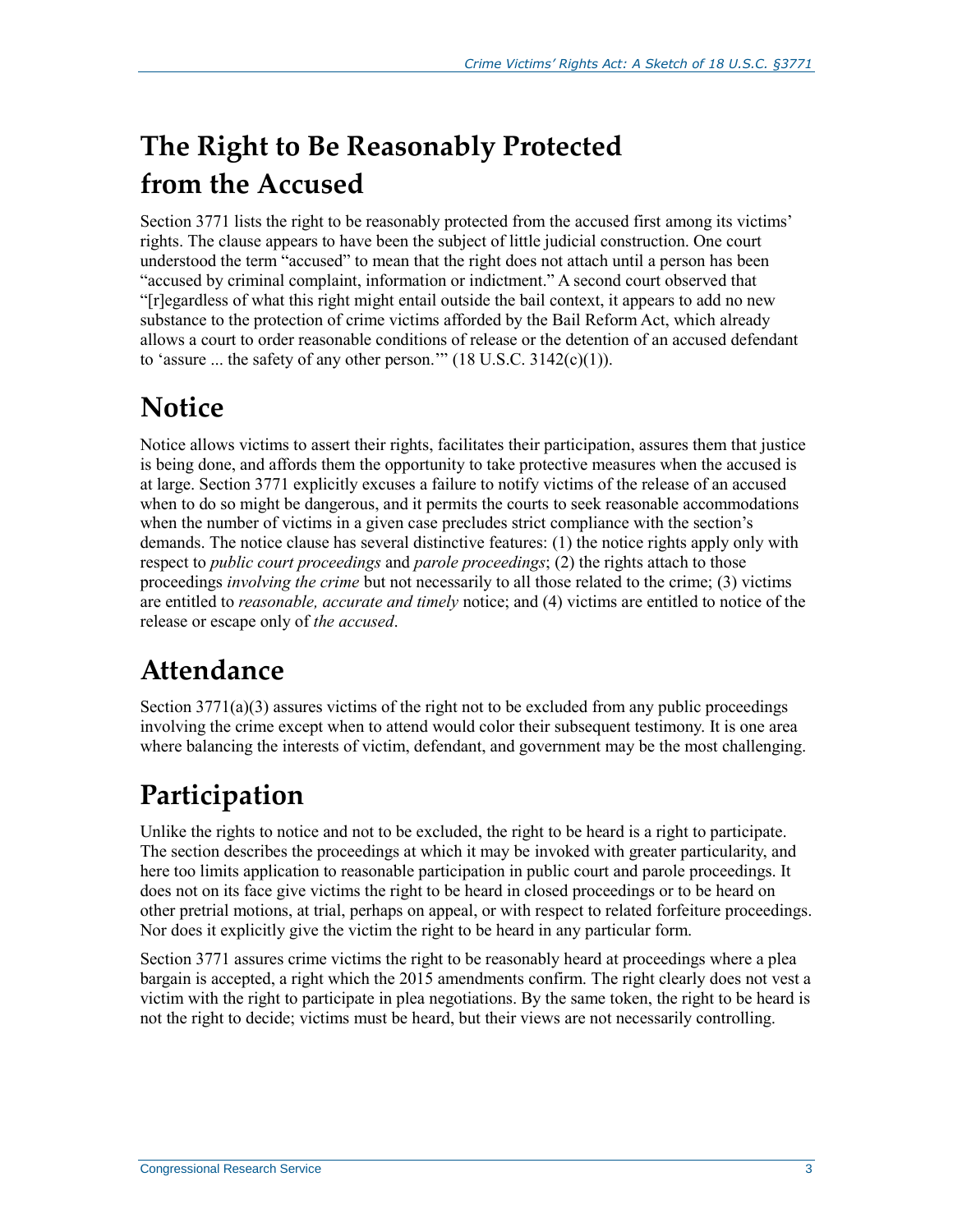# **Confer**

Section 3771 might be read to afford a right to confer beginning with the commission of the offense, including with regard to the manner in which the investigation is conducted and the decision as to what charges to bring and against whom. The Senate sponsors of the section, however, described an extensive but more limited right.

# **Restitution**

Section 3771's language here is reminiscent of the constitutional amendment proposals in the  $108<sup>th</sup>$  and  $107<sup>th</sup>$  Congresses, which spoke of a right "to full and timely restitution." Those proposals were very different from earlier proposals. They did not establish a right to restitution in so many words. They did not explicitly convey a right to have proceedings reopened for failure to accommodate a victim's right to restitution. Instead, for the first time they spoke of just and timely claims to restitution, two concepts which could be subject to several interpretations.

The first victims' rights proposals promised either a right "to an order of restitution from the convicted offender," or a right "to full restitution from the convicted offender." Subsequent proposals opted for the right to a restitution order. The proposals appeared to make restitution orders mandatory as a matter of right. The scope of the right was unstated. Although the proposals applied to juvenile proceedings, the use of the term "convicted offender" might have been construed to limit their restitution command to criminal convictions and therefore not reach findings of delinquency.

Restitution orders in a nominal amount or subject to priorities for criminal fines or forfeiture or other claims against the defendant's assets might have seemed inconsistent with the decision to elevate mandatory victim restitution to a constitutional right. Their legislative history indicated that these early proposals did "not confer on victims any rights to a specific amount of restitution, leaving the court free to order nominal restitution.... The right conferred on victims [was] one to an 'order' of restitution. With the order in hand, questions of enforcement of the order and its priority as against other judgments [were] left to the applicable Federal and State law."

The committee reports, however, continuously suggested that the right might include the right to a pretrial restraining order to prevent an accused from dissipating assets that might be used to satisfy a restitution order. The right also might have extended to prevent dissipation in the form of payment of attorneys' fees for the accused, since the accused has only a qualified right to the assistance of counsel of his choice.

What was a right to a restitution order prior to the  $107<sup>th</sup>$  Congress became the right to consideration of just and timely victims' claims, appropriate to the circumstances, weighed against the interests of others, and perhaps applicable only during proceedings on other matters. At first glance, it appeared that as long as the victim's interest in just restitution when asserted in a timely manner was recognized, the amendment proposals left the law of restitution unchanged.

The implication was that in horrific cases, victims had a right to restitution without reference to any other factors. Yet insertion of the word "just" for the first time in the restitution component of the amendment proposal presumably called for consideration of such factors when appropriate. Moreover, it probably precluded restitution claims by the "ripped-off" drug dealer or others victimized in the course of their own illegal conduct, at least in some circumstances.

Historical proposals explicitly allowed victims to reopen final proceedings in vindication of their right to restitution. That language disappeared, and in its place was a reference to "timely" claims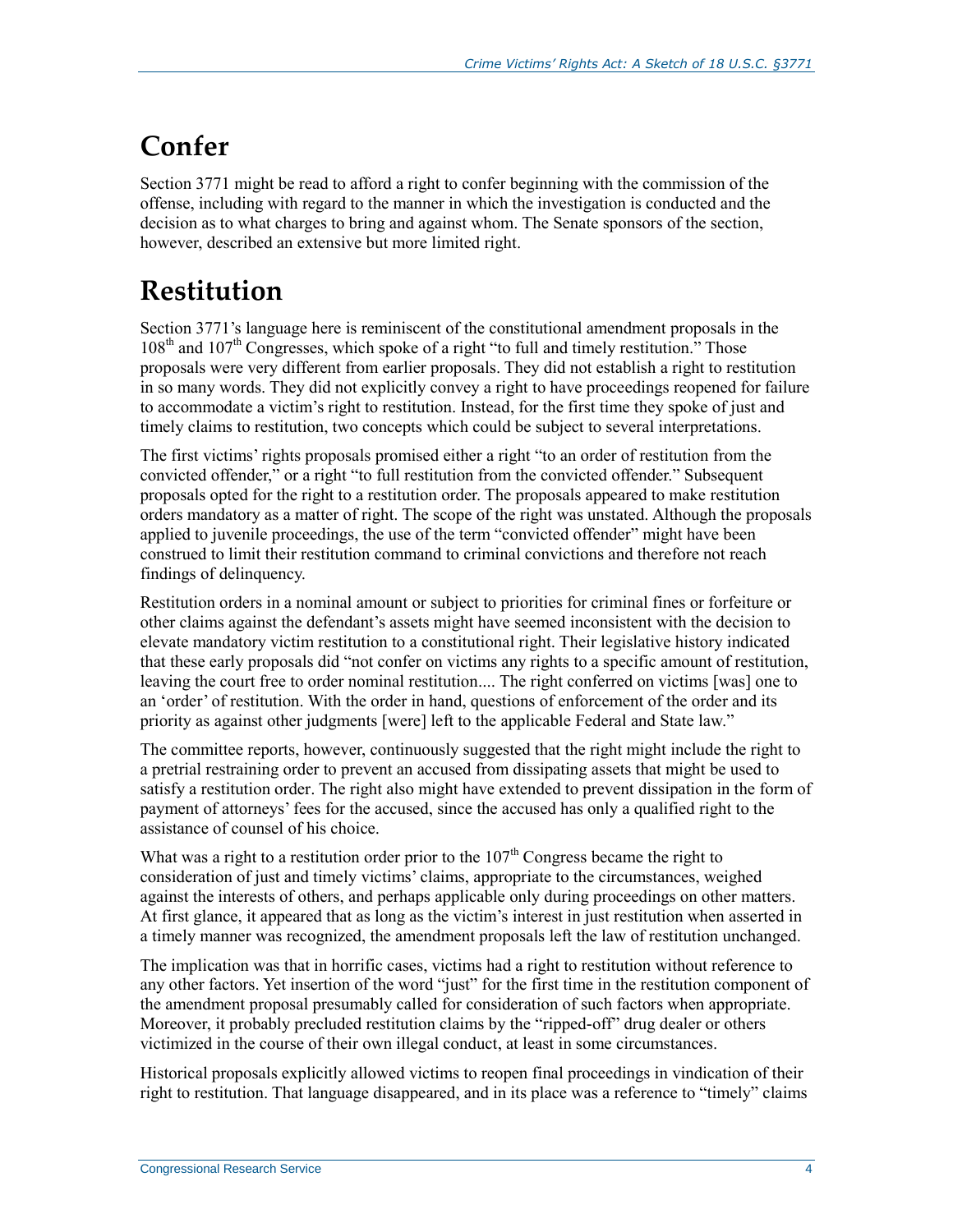to restitution. The implications were obvious, but the statement quoted above seems to suggest that "timeliness" may be judged by the date of the injury, the date of sentencing, or the date on which the offender had the resources to begin paying restitution.

Section 3771 affords victims "the right to full and timely restitution as provided by law." It seems to confirm rather than enlarge existing law in the area of restitution. Sponsors felt that elsewhere the section bolsters the victim's restitution interest by ensuring the victim's rights to notice, consultation and participation. One appellate court has pointed out that the promise of "full" restitution extends only as far as the law provides, a fact that "makes it clear that Congress recognized that there would be numerous situations when it would be impossible for multiple crime victims to the same set of crimes to be repaid every dollar they had lost."

### **Reasonable Freedom from Delay**

Section  $3771(a)(7)$  describes the right to delay avoidance in limiting terms. The case law indicates that the courts are sensitive to victims' interest in delay avoidance; that in some instances delay may be in the interest of at least some victims; and that the provision "appears to add little if anything substantive to existing law ... except that it does appear to confer ... the right to object to delay and ask the Court to hold both government and defendant to what the Speedy Trial Act already requires."

# **Fairness, Dignity, and Privacy**

This right to be treated with fairness and respect for one's dignity and privacy rarely found explicit expression in the proposed constitutional amendments, although it clearly lies at the heart of all of them. The same language appears in the earlier federal "best efforts" statute, and a similar right is featured in many of the state constitutional and statutory victims' rights provisions.

# **Notice of Plea and Deferred Prosecution Agreements**

The Justice for Victims of Trafficking Act added this to the inventory of victims' rights. It is something many understood to be a component of the original right to be heard (i.e., "the right to be ... heard at any ... proceeding ... involving ... [a] plea ... "). The Justice Department, however, believed that the right attached only after a defendant had been formally charged, by which point plea bargaining has often already been completed. The provision is designed to correct any misunderstanding for the benefit of victims. The reference in the new right to a "timely manner" seems to negate any suggestion that notification may occur after the court has accepted the plea or deferred prosecution agreement.

# **Notice of Section 3771 Rights and Statutory Services**

This, too, the Justice for Victims of Trafficking added to the inventory of victims' rights. It, too, is something that may have been thought implicit from the beginning, given the command elsewhere in the statute. Section  $3771(c)(1)$ , for example, has declared from the beginning that "[o]fficers and employees of the Department of Justice and other departments and agencies of the United States engaged in the detection, investigation, or prosecution of crime shall make their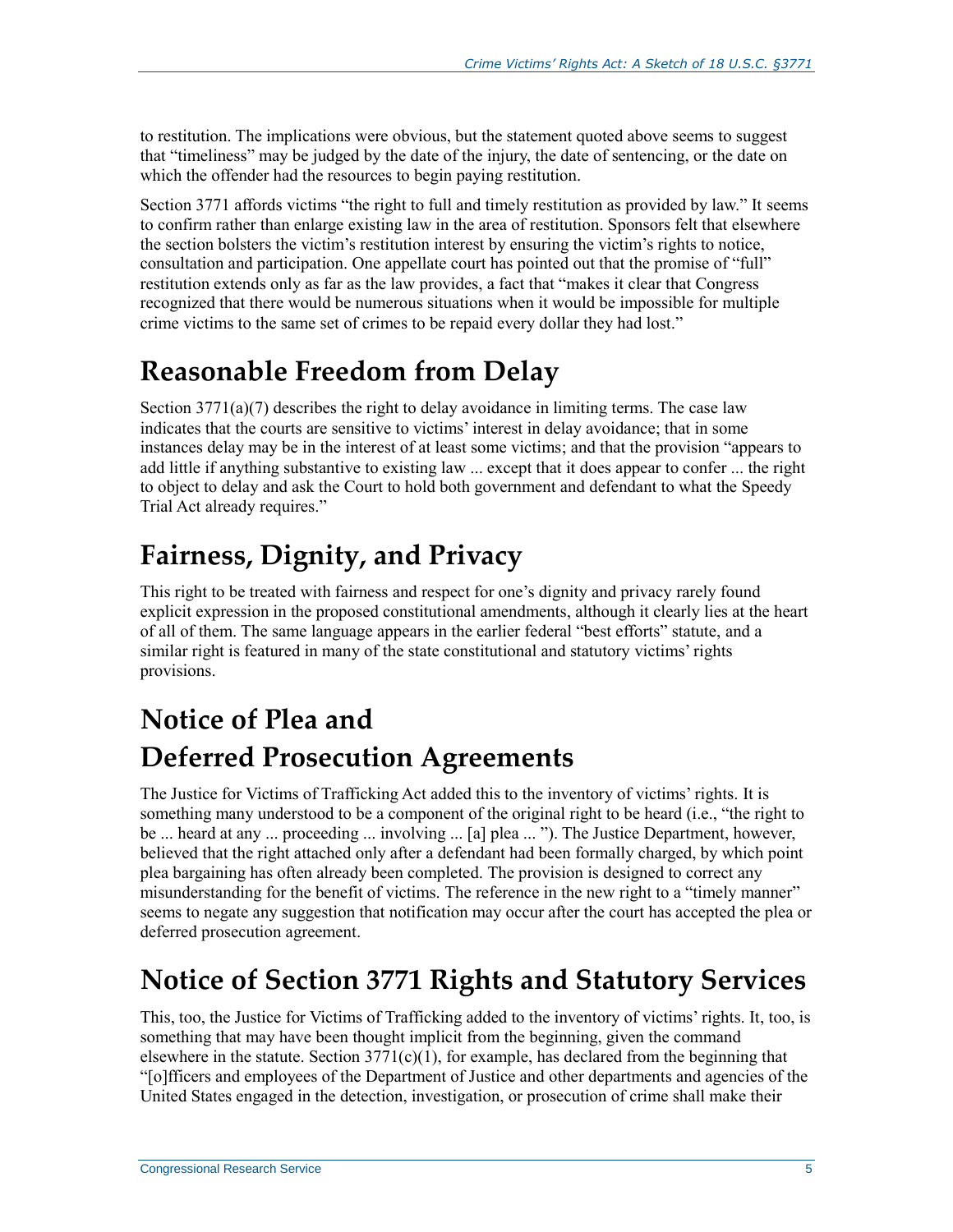best efforts to see that crime victims are notified of, and accorded the rights described in subsection (a)." Section  $3771(a)(10)$  now supplements the command with an explicit right.

# **Responsibilities of Other Authorities**

Section  $3771(c)(1)$  replicates the language of 42 U.S.C. 10606(a)(2000 ed.) with the addition of the notification in italics above. Section  $3771(c)(2)$  is new, and was added in recognition of the fact that the interests of the government and the interests of the victim may not always coincide. The Department of Justice's implementing regulations create a complaint procedure and enforcement mechanism to ensure compliance. None of the proposed constitutional amendments had a provision comparable to either of these provisions.

# **Responsibilities of the Courts**

Section 3771(b) assigns the federal courts responsibility in two areas. One deals with the obligations that follow from the rights granted the victims of crimes under the laws of the United States and the District of Columbia. The other addresses obligations federal courts conducting federal habeas corpus proceedings owe the victims of state crimes.

None of the proposed constitutional amendments featured an equivalent. It has no counterpart in the earlier federal "best efforts" provision. At least one court has expressed the view that "the provision requires at least some proactive procedure designed to ensure victims' rights," while noting the apparent primacy of the right to attend. The trial court's obligation to "ensure" victims' rights seems to set its responsibilities a notch above the "best efforts" level of obligation imposed upon other officials.

Section 3771(b)(2) provides the victims of state offenses limited rights when the offender seeks federal habeas corpus relief. It affords these victims a limited range of rights which related to matters within the control of the federal courts: attendance rights; the right to be heard; protection from unreasonable delays; the right to fair and respectful treatment; and the right to enforce those rights. Section 3771(b)(2)'s most interesting feature may be the absence of a right to notice. It does not list a federal right to be notified of federal habeas proceedings among the rights it provides. The section further absolves federal executive branch officials of any obligations under the habeas provision.

### **Enforcement**

#### **Who**

Section  $3771(d)(1)$  is an expansion of the related proposals contained in the proposed constitutional amendments. They contained an exclusive provision and made no mention of governmental representation. Section  $3771(d)(1)$  grants standing to victims and their representatives, and it expressly authorizes the government to assert rights on behalf of the victim. The legislative history confirms the impression that "representatives" include both victims' attorneys and those standing in the stead of a legally unavailable victim; and it negates somewhat the implication that anyone other than the actual victim enjoys ultimate control of the victim's rights. Some of the cases note the propriety of prosecutors asserting victims' rights.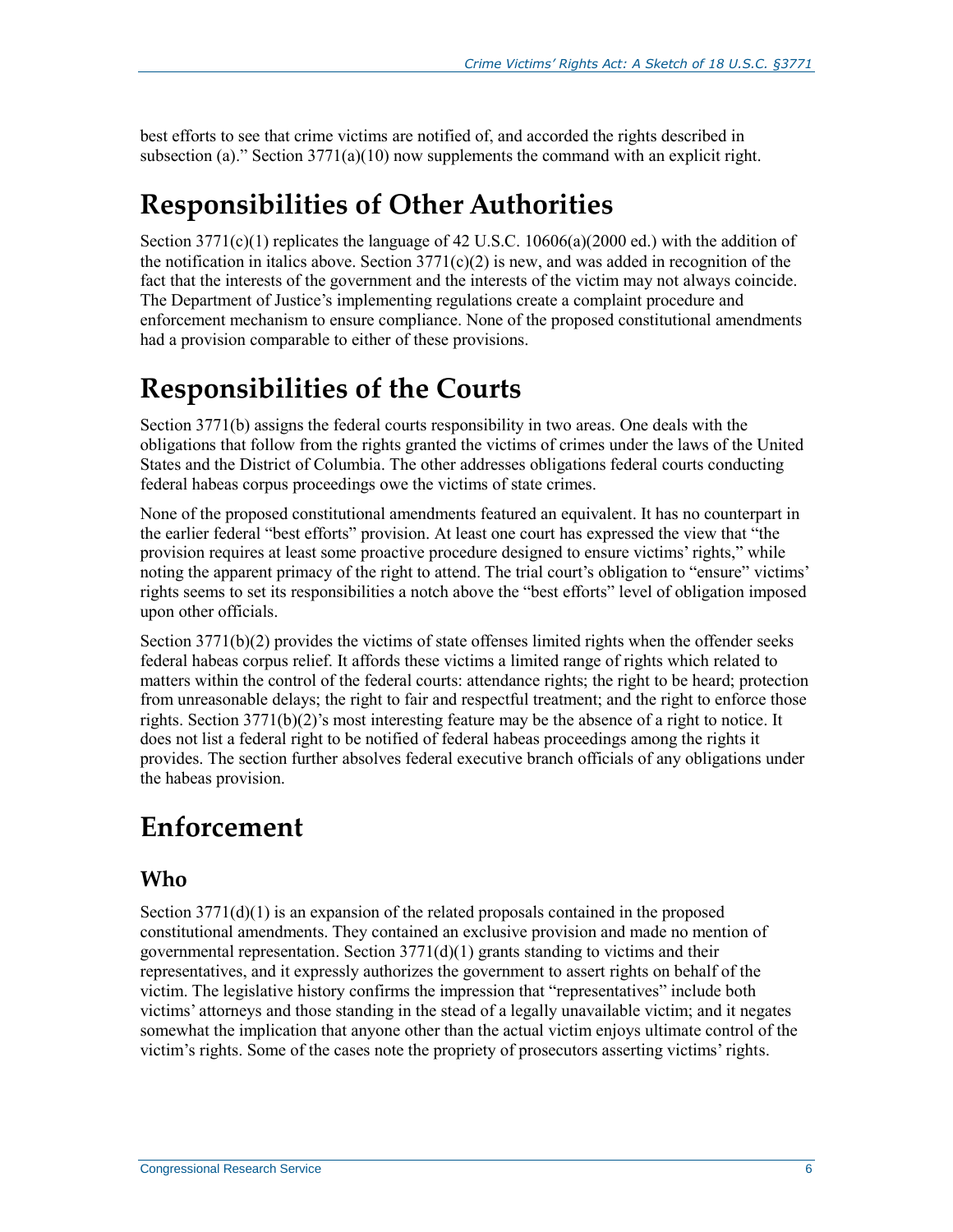#### **Mandamus and Appeal**

Section  $3771(d)(3)$  is more explicit than any of the proposed constitutional amendments. Furthermore, it contemplates interlocutory appeals with stays or continuances of pending criminal proceedings of no more than five days. Early constitutional amendment proposals limited the use of stays, and later proposals were simply silent on the issue. The provision's Senate sponsors apparently saw the availability of mandamus as a means of appellate review. In other contexts mandamus is more limited; it is a "drastic and extraordinary remedy reserved for really extraordinary cases." The federal appellate courts were divided over this standard applied in the case of victims' rights. Congress resolved the dispute in the Justice for Victims of Trafficking Act. The usual appellate standard, espoused by the Second Circuit, applies. The government's prerogative to assert the rights of a victim includes the right to appeal and to petition for mandamus relief on a victim's behalf.

# **Limitations**

#### **One Accused—Too Many Victims**

In a case where the court finds that the number of crime victims makes it impracticable to accord all of the crime victims the rights described in the section, the court shall fashion a reasonable procedure to give effect to the section that does not unduly complicate or prolong the proceedings.

#### **No New Trial**

Proponents of the proposed constitutional amendment wrestled with the question of the circumstances, if any, under which criminal proceedings could be reopened to correct a denial of a victim's rights. Section 3771(d)(5) bars a new trial. It grants a limited opportunity to revisit plea and sentencing proceedings. It says nothing about bail, restitution, or other trial proceedings, all of which are thus presumably subject to the expedited, five-day stay and mandamus procedure of the statute. Moreover, on its face it permits a plea agreement when the accused has pled to the highest crime charged, but should the agreement be reopened, the statute promises the victim no more than the right to advise the court on the question of whether the agreement should be accepted.

#### **No Damages and Prosecutorial Discretion**

Section  $3771(d)(6)$  has two components—(1) a denial of any intent to create a cause of action for damages against the United States or its officers or employees and (2) a denial of any intent to impair prosecutorial discretion. The courts have confirmed that the statute creates no cause of action for damages against the United States or its officials; negates the possibility of *Bivens* action; and provides no grounds for a claim against the United States. Section  $3771(d)(6)$ 's prosecutorial discretion limitation "gives victims not a veto," but that does not mean that victims' rights stand at the prosecutor's convenience or that only the prosecutor's voice will be heard.